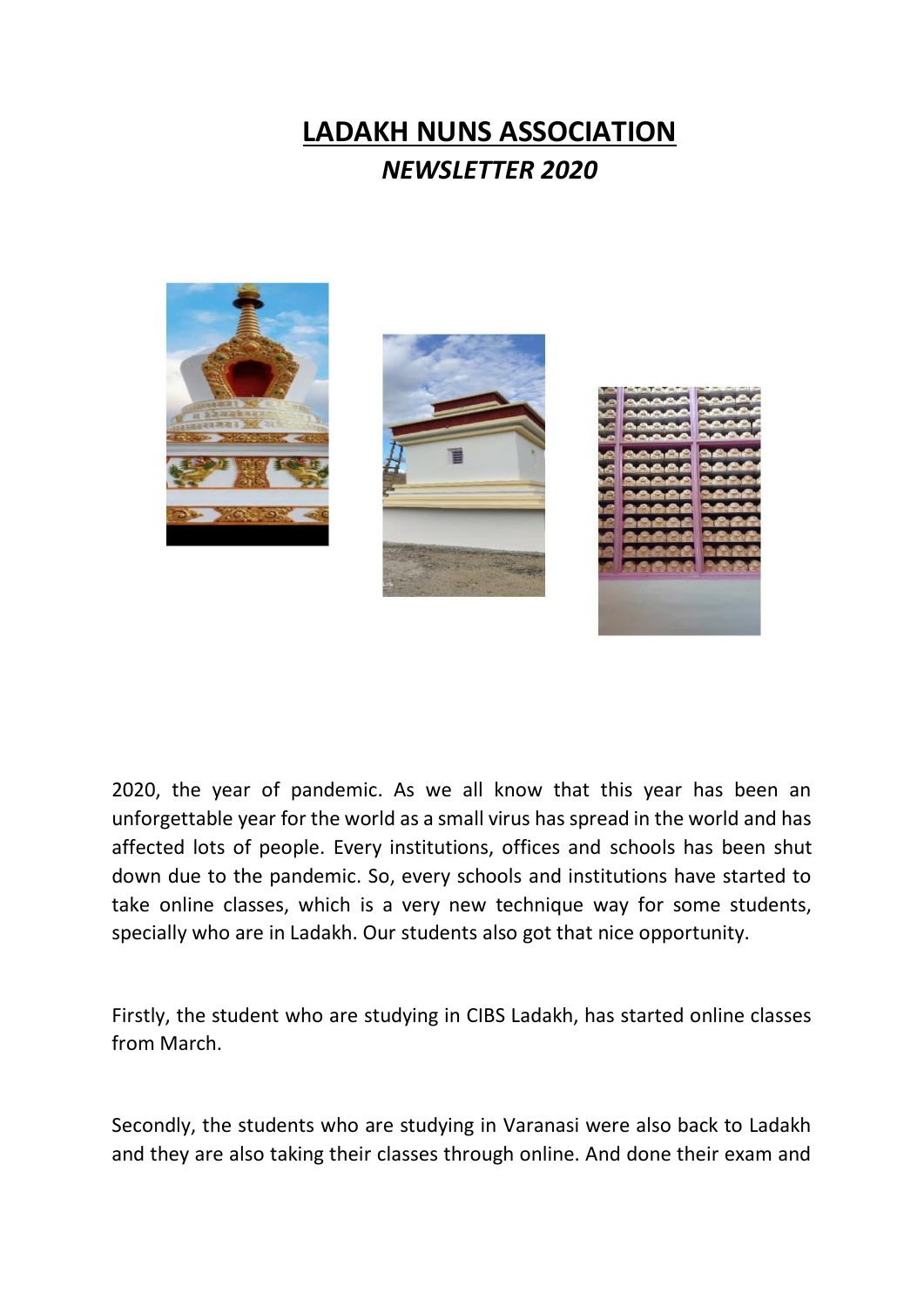submitted assignments through online only. And still they are continuing their classes daily.

Thirdly, the little nuns who are studying in Diet school in Ladakh are also getting their online classes regularly. They had also finished their exam through online.

In LNA itself, many work has been completed.

1. We have built a two stupa for the good health and longevity of His Holiness The Dalai Lama and all Rinpoches or religious head and all sentient beings too. To complete that stupa, all nuns and also many lay people has extended their helping hands.

2. We have done special prayer for the whole world to dissipate the pandemic soon.

Due to the pandemic, this time we couldn't organize special programme but, our students have participated in different competition which held online.

And few of them also got come out with flying colours.

Our clinic has been kept open for all people with all precautions or SOP as given of government.

Many people received a great help from our clinic too.

Besides, LNA has organized online Mind Training Dharma and Buddhist Philosophy Classes to the lay people of Ladakh. The online classes is smoothly carried by the renowned scholar of Ladakh, Venerable Gesha Thupstan Zotpa and every people participated actively and enthusiastically, so LNA contribute immensely to the society of Ladakh in the field of Buddha Dharma too.